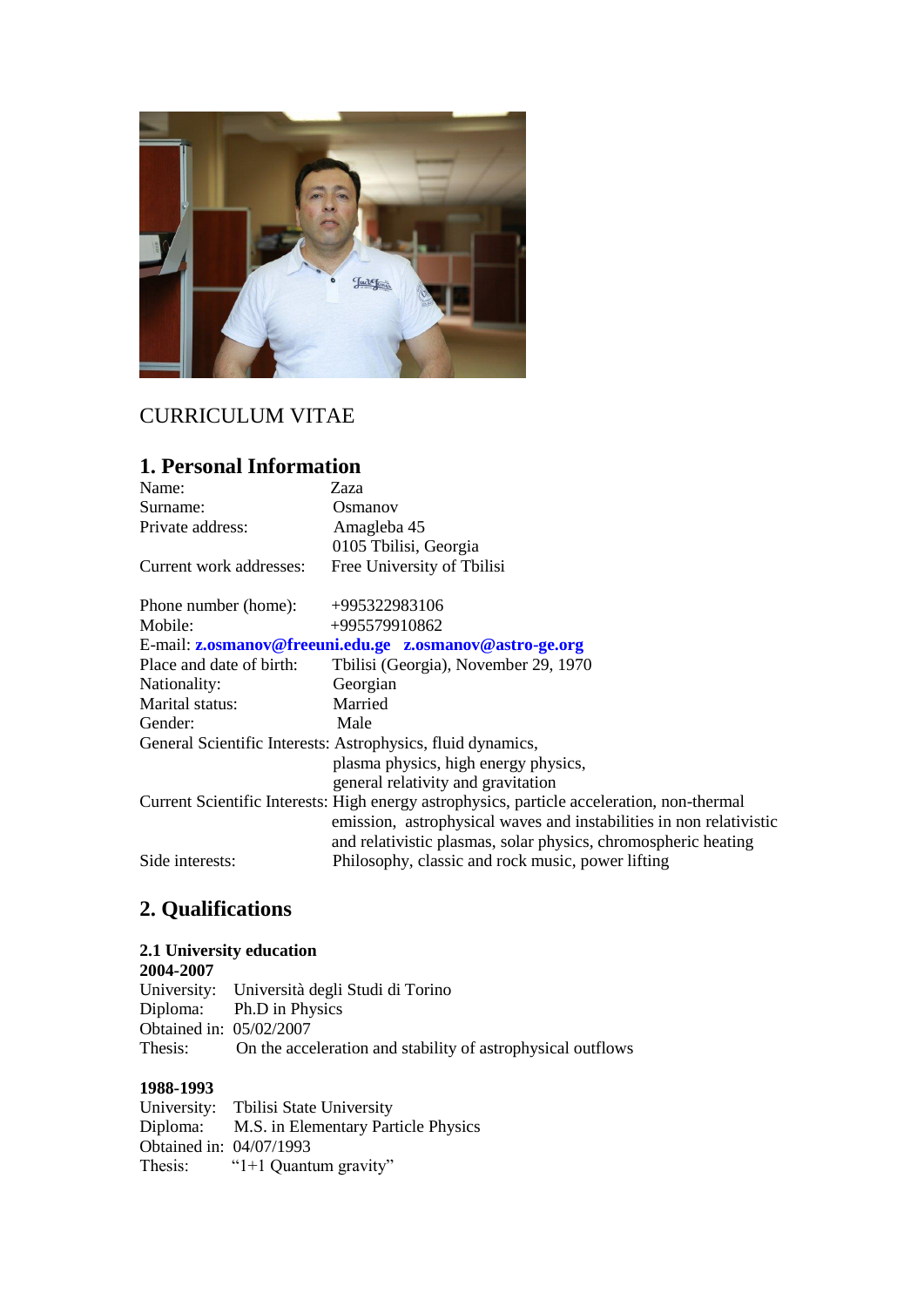#### **2.2 Knowledge of languages**

Georgian (Mother tongue) - very good knowledge English - very good knowledge Russian - very good knowledge Italian - very good knowledge

#### **3. Computer skills**

**Programming**: C, Fortran77, Turbo Pascal **Software**: IDL, Matlab, Maple, Mathematica, **Code:** PLUTO-a numerical finite volume, shock-capturing, fluid dynamical code designed to integrate a system of conservation laws.

## **4. Employment**

| From 2012: Associate professor                                       |
|----------------------------------------------------------------------|
| Physics school coordinator                                           |
| Free University of Tbilisi                                           |
| Bedia str. 0183-Tbilisi, Georgia                                     |
| 2011-2012: Invited professor                                         |
| Physics school coordinator                                           |
| Free University of Tbilisi                                           |
| Bedia str. 0183-Tbilisi, Georgia                                     |
| 2011-2012: Associate professor                                       |
| Centre for Theoretical Astrophysics, ITP                             |
| Ilia State University                                                |
| Chavchavadze Ave. 32, 0176-Tbilisi, Georgia                          |
| 2008-2011: Assistant professor                                       |
| Centre for Theoretical Astrophysics, ITP                             |
| Ilia State University                                                |
| Chavchavadze Ave. 32, 0176-Tbilisi, Georgia                          |
| 2004-2009: Research Scientist                                        |
| Department of Theoretical Astrophysics                               |
| Georgian National Astrophysical Observatory                          |
| Kazbegi str, 2ª, 0160 - Tbilisi, Georgia                             |
| 2002-2004: Invited Junior Researcher                                 |
| Department of Theoretical Astrophysics                               |
| Georgian National Astrophysical Observatory                          |
| Kazbegi str, 2ª, 0160 - Tbilisi, Georgia                             |
| 2001-2002: Invited Assistant                                         |
| Georgian National Astrophysical Observatory                          |
| Kazbegi str, 2ª, 0160 - Tbilisi, Georgia                             |
| 1999-2004: Supervisor of the young student's team of Georgia         |
| International Physics Olympiad (IPhO)                                |
| 1999-2000: Supervisor of the young physicist's team of Georgia,      |
| International Young Physicist's Tournament (IYPT)                    |
| 1994-2004: Physics teacher                                           |
| 42 <sup>nd</sup> School of Physics and Mathematics, Tbilisi, Georgia |

### **5. Courses tought**

- General physics (Mechanics, Thermodynamics, Electricity and magnetism, Optics)
- Astrophysics of compact objects
- Introductory course of physics
- Mathematical methods of general physics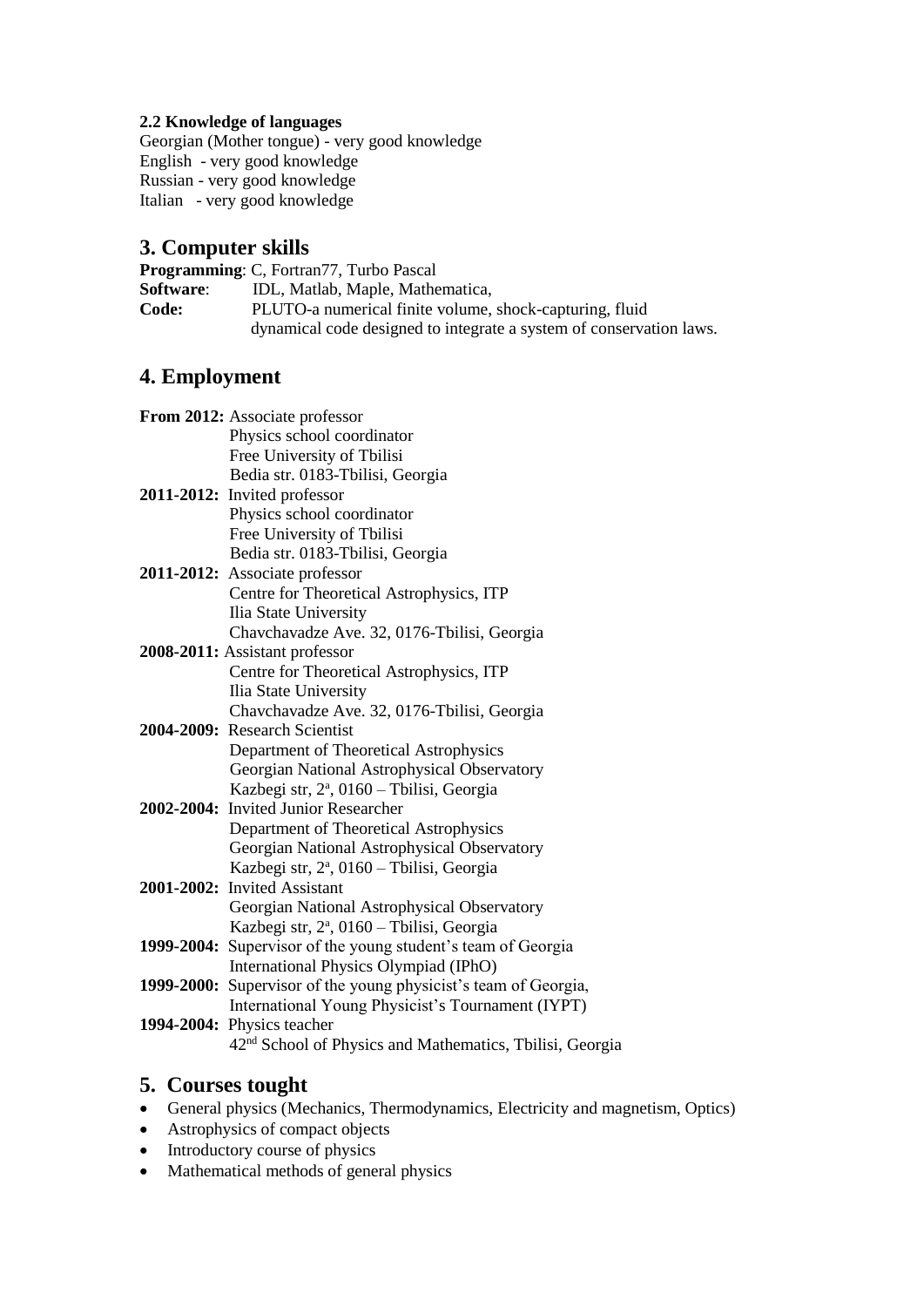## **6. Conferences and Meetings attended**

| 25-29 Oct. 2015:                                                                     | "The Time Machine Factory"                                       |  |
|--------------------------------------------------------------------------------------|------------------------------------------------------------------|--|
|                                                                                      | University of Turin, Turin, Italy                                |  |
| 30 Sep.-03 Oct. 2015: "The Modern Physics of Compact Stars and Relativistic Gravity" |                                                                  |  |
|                                                                                      | Armenian Academy of Sciences, Yerevan, Armenia (Invited speaker) |  |
| 18-22 Jul. 2011:                                                                     | "Black Hole Astrophysics: Tales of Power and Destruction"        |  |
|                                                                                      | Winchester, UK                                                   |  |
| 07-11 Oct. 2009:                                                                     | "Radiation of cosmic objects: from radio to gamma astronomy"     |  |
|                                                                                      | International Conference dedicated to                            |  |
|                                                                                      | 100 <sup>th</sup> anniversary of M. Vashakidze                   |  |
|                                                                                      | Chavchavadze State University, Abastumani, Georgia (LOC)         |  |
| 17-23 Sep. 2008:                                                                     | "The Modern Physics of Compact Stars"                            |  |
|                                                                                      | Armenian Academy of Sciences, Yerevan, Armenia (Invited speaker) |  |
| 07-11 Jul. 2008:                                                                     | "High Energy Gamma-Ray Astronomy"                                |  |
|                                                                                      | Max-Plank Institut für Kernphysik, Heidelberg, Germany           |  |
| 15-26 Oct. 2007:                                                                     | "School on Astrophysical Fluid Dynamics", Abdus Salam            |  |
|                                                                                      | International Centre for Theoretical Physics, Trieste, Italy     |  |
| 12-17 Aug. 2007:                                                                     | "40 years of Pulsars: Millisecond Pulsars,                       |  |
|                                                                                      | Magnetars and More"                                              |  |
|                                                                                      | McGill University, Montreal, Quebec, Canada                      |  |
| 08-13 Jan. 2007:                                                                     | "Jetset School and Workshop"                                     |  |
|                                                                                      | Numerical MHD and instabilities, Sauze d'Oulx, Italy             |  |
| 04-05 Dec. 2006:                                                                     | "9th MHD days 2006"                                              |  |
|                                                                                      | Max-Planck-Institut für Astronomie                               |  |
|                                                                                      | Heidelberg, Germany                                              |  |
| 19-23 June 2006:                                                                     | "EPS-33, Conference on Plasma Physics"                           |  |
|                                                                                      | Rome, Italy                                                      |  |
| 05-30 Sep. 2005:                                                                     | "Autumn College on Plasma Physics", Abdus Salam                  |  |
|                                                                                      | International Centre for Theoretical Physics, Trieste, Italy     |  |
|                                                                                      |                                                                  |  |

## **7. Fellowships and Grants**

 **2016-2019: DI-2016-14** "Relativistic effects of rotation and the nonlinear plasma phenomena in rotating systems" Granted by the Shota Rustaveli National Science Foundation **2013-2015: N31/49** "*Cosmic Ultra High Energies and their Realization Mechanisms*" Granted by the Shota Rustaveli National Science Foundation

## **2007-2010: GNSF/ST07/4-193** "*Interactive Dynamics of Plasma Flows and Collective Phenomena in the Sun and Solar-type Stars"*  Granted by the Georgian National Science Foundation

 **2006-2009: GNSF/ST06/4-096**  "*Electrodynamics of relativistic plasma flows emanating from rotating compact astrophysical objects: from pulsars to active galactic nuclei"* Granted by the Georgian National Sceince Foundation

 **2003-2006** Assegno di Ricerca e Collaborazioni, INFN, Italy

#### **2001-2003**

"*The investigation of pulsar magnetospheres*" Research grant of Georgian Academy of Sciences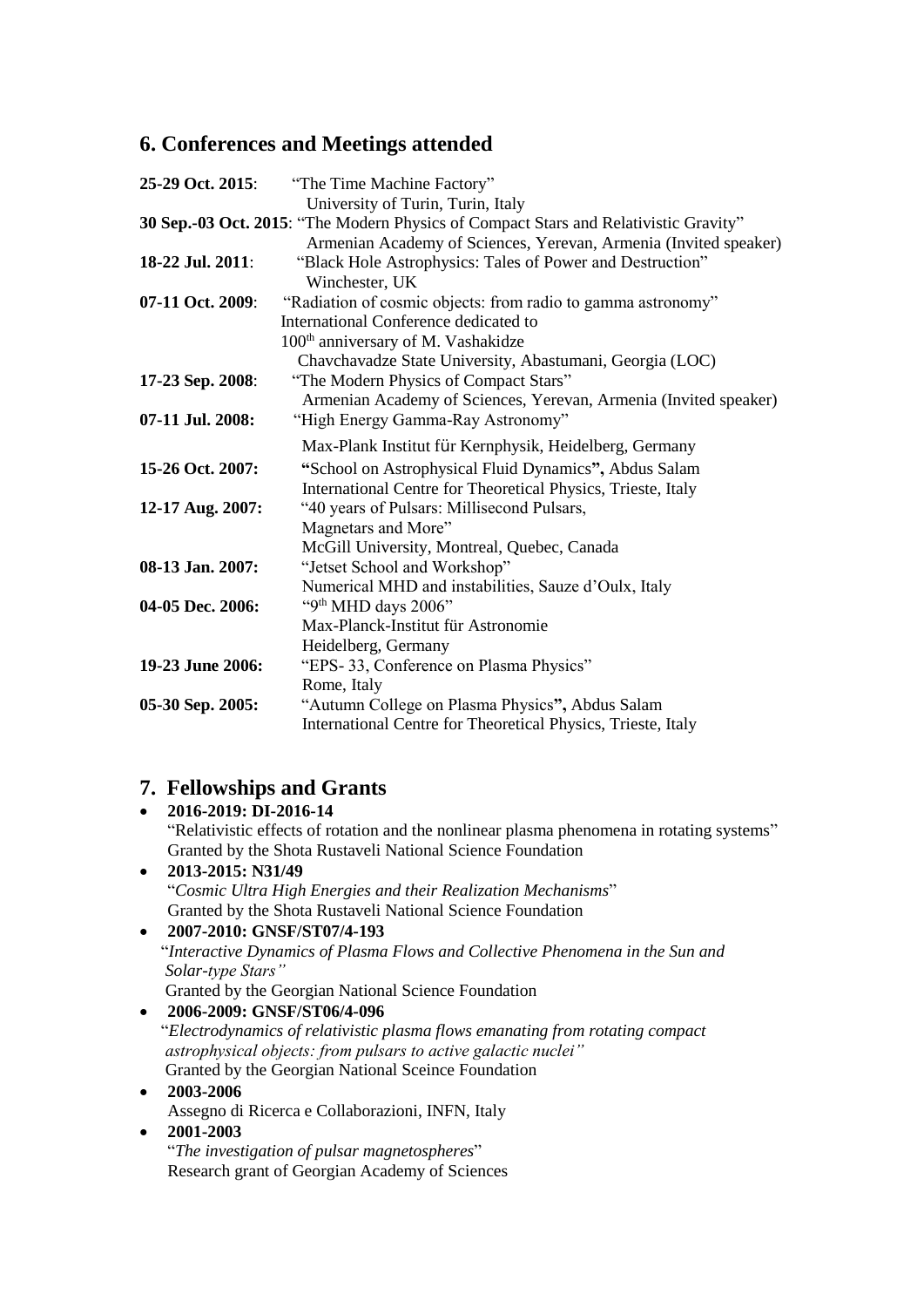## **8. Awards**

#### **2002**

The presidential award of honor for the success in the pedagogical activity (preparation of Georgian teams for IPhO and IYPT)

## **9. List of publications Refereed journals**

- 1. Osmanov Z., Mahajan S. & Machabeli G. "On the rotationally driven pevatron in the centre of the Milky Way" ApJ, (accepted for publication) (astro-ph/1612.05591)
- 2. Osmanov Z. & Rieger F. "Pulsed VHE emission from the Crab pulsar in the context of magnetocentrifugal particle acceleration" MNRAS, 464, 1347 (2017) (astro-ph/1609.05844)
- 3. Osmanov Z.

"New mechanism of acceleration of particles by stellar black holes" IJMPD, (2017) Online Ready

[\(http://www.worldscientific.com/doi/abs/10.1142/S0218271817500341\)](http://www.worldscientific.com/doi/abs/10.1142/S0218271817500341)) (astro-ph/1608.04889)

- 4. Machabeli G., Rogava A., Chkheidze N., Osmanov Z. & Shapakidze D. "The Crab nebula energy origin and its high frequency radiation spectra" Journal of Plasma Physics, 82, 21 (2016)
- 5. Osmanov Z. "On the search for artificial Dyson-like structures around pulsars" Int. J. Ast. Bio., 15, 127 (2016) (astro-ph/1505.05131)

#### 6. Osmanov Z. "Very high energy emission of Crab-like pulsars driven by the Cherenkov drift radiation", MNRAS, 455, 3820 (2016) (astro-ph/1511.01833)

- 7. Osmanov Z., Mahajan S., Machabeli G. & Chkheidze N. "Millisecond newly born pulsars as efficient accelerators of electrons" Nature Scientific Reports, 5, 14443 (2015)
- 8. Osmanov Z., Rogava A. & Poedts S. "Electrostatic ion perturbations in kinematically complex shear flows" New J. Phys. 17, 043019 (2015)
- 9. Gudavadze I., Osmanov Z. & Rogava A. "On the role of rotation in the outflows of the Crab pulsar" Int. J. Mod. Physics D, 24, 1550042 (2015) (astro-ph/1411.7241)
- 10. Osmanov Z., Mahajan S., Machabeli G., & Chkheidze N. "Extremely efficient Zevatron in rotating AGN magnetospheres" MNRAS, 445, 4155 (2014) (astro-ph.HE/1404.3176)
- 11. Osmanov Z. "Radio emission of magnetars driven by the quasi-linear diffusion" MNRAS, 444, 2494 (2014) (astro-ph.HE/1407.7688)
- 12. Osmanov Z.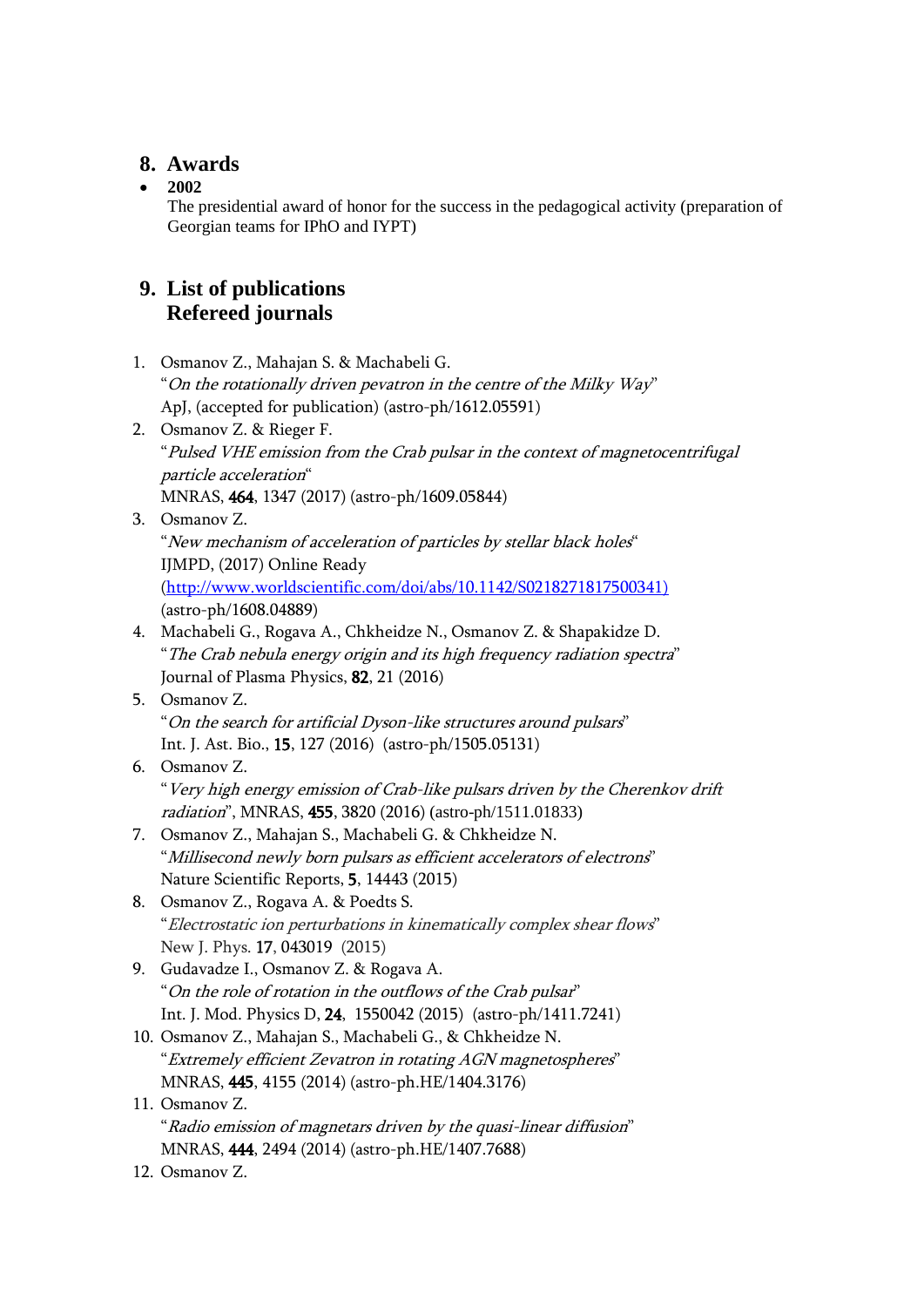"On the Role of the Curvature Drift Instability in the Dynamics of Electrons in Active Galactic Nuclei" IJMPD, 22, 1350081 (2013) 13. Chkheidze N., Machabeli G. & Osmanov Z. "On the spectrum of the pulsed gamma-ray emission from 10MeV to 400GeV of the Crab pulsar" Astrophysical Journal, 773, 143, (2013) (astro-ph./1206.3660) 14. Mahajan S., Machabeli G., Osmanov Z. & Chkheidze N. "Ultra High Energy Electrons Powered by Pulsar Rotation" Nature Scientific Reports, 3, 1262 (2013) 15. Osmanov Z. & Chkheidze N. "Synchrotron Emission Driven by the Cherenkov-drift Instability in Active Galactic Nuclei" Astrophysical Journal, 764, 59, (2012) 16. Osmanov Z., Rogava A. & Poedts S. "Self-heating in kinematically complex magnetohydrodynamic flows" Physics of Plasmas, 19, 012901-012901-6 (2012) 17. Chkheidze N. & Osmanov Z. "On the mechanism of the pulsed high-energy emission from the pulsar PSR B1509-58" MNRAS, 419, 2391, (2012) 18. Osmanov Z. "The generation of connected high and very high energy gamma-rays and radio emission in active galactic nuclei" Astronomy and Astrophysics, 530, 75, (2011) (astro-ph.HE/1104.1553) 19. Chkheidze N., Machabeli G. & Osmanov Z. "On the Very High Energy Spectrum of the Crab Pulsar" Astrophysical Journal, 730, 62, (2011) (astro-ph.HE /1012.3275) 20. Osmanov Z. "The influence of corotation on high-energy synchrotron emission in Crab-like pulsars" MNRAS, 411, 973, (2011) (astro-ph.HE /1009.4183) 21. Osmanov Z. "On the Simultaneous Generation of High-energy Emission and Submillimeter/Infrared Radiation from Active Galactic Nuclei" Astrophysical Journal, 721, 318, (2010) (astro-ph.HE /1012.3578) 22. Osmanov Z. & Machabeli G. "Quasi-linear diffusion driving the synchrotron emission in active galactic nuclei" Astronomy and Astrophysics, 516, 12, (2010) (astro-ph.GA /0910.3943) 23. Rogava A.D., Osmanov Z. & Poedts S. "Self-heating and its possible relationship to chromospheric heating in slowly rotating stars" MNRAS, 404, 224, (2010) (astro-ph.SR/0909.5400) 24. Osmanov Z. "Is very high energy emission from the BL Lac 1ES 0806+524 centrifugally driven" New Astronomy, 15, 351-355, (2010) (astro-ph.HE /0901.1235) 25. Machabeli G., Osmanov Z. "On the very high energy pulsed emission in the Crab pulsar" Astrophysical Journal, 709, 547-551, (2010) (astro-ph.HE/0907.1385)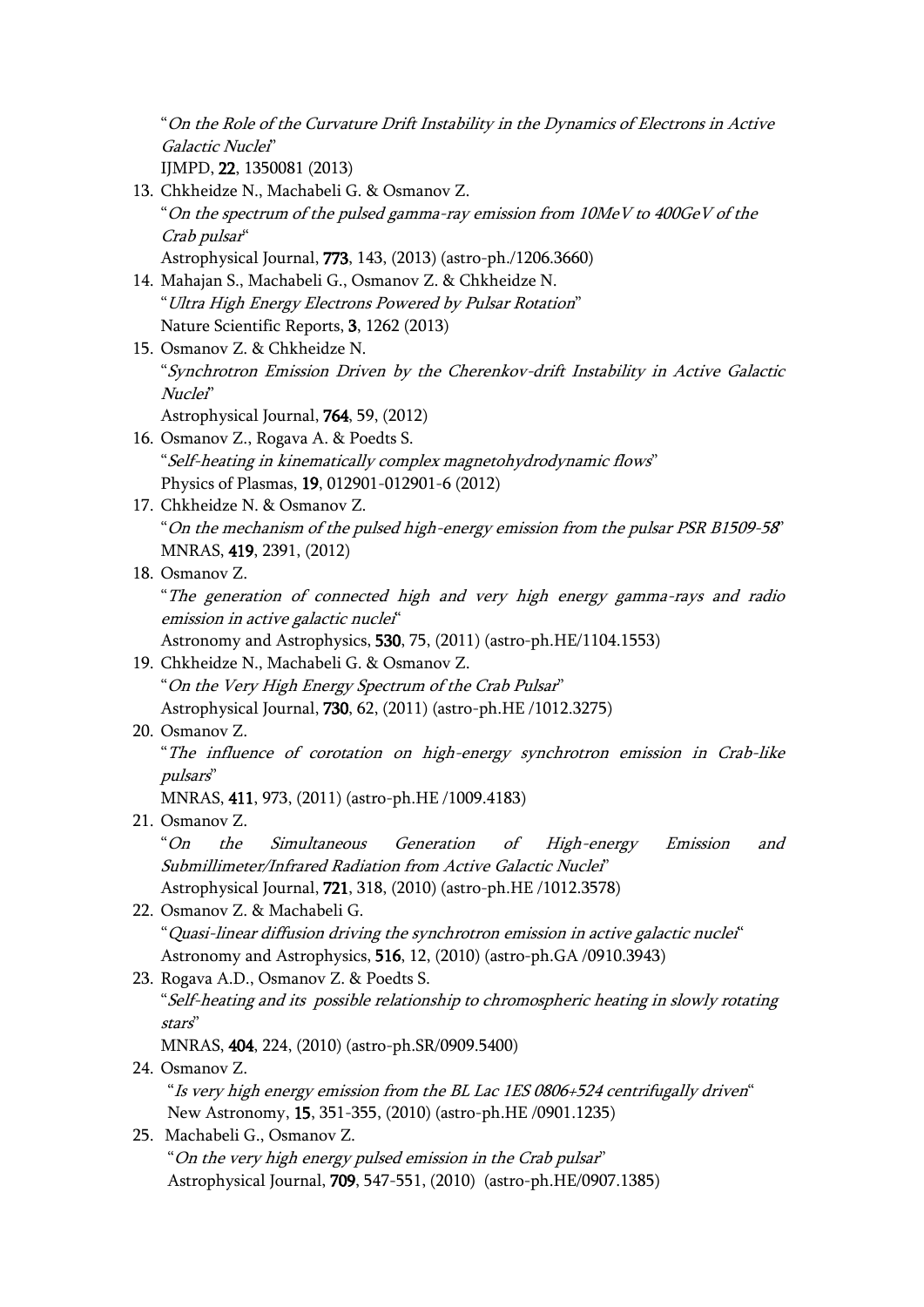|     | 26. Machabeli G. & Osmanov Z.                                                      |
|-----|------------------------------------------------------------------------------------|
|     | "On the synchrotron emission mechanism in the recently detected VHE radiation      |
|     | from the Crab pulsar"                                                              |
|     | Astrophysical Journal Letters, 700, 114-117, (2009) (astro-ph.HE/0901.3470)        |
|     | 27. Osmanov Z., Shapakidze D., Machabeli G.                                        |
|     | "Dynamical feedback of the curvature drift instability on its saturation process"  |
|     | Astronomy and Astrophysics, 503, 19-24, (2009), (astro-ph /0711.0295)              |
|     | 28. Osmanov Z. & Rieger F.                                                         |
|     | "On particle acceleration and very high energy gamma-ray emission in Crab-like     |
|     | pulsars"                                                                           |
|     | Astronomy and Astrophysics, 502, 15-20, (2009), (astro-ph.HE/0906.1691)            |
|     | 29. Osmanov Z., Mignone A., Massaglia S., Bodo G., Ferrari A.                      |
|     | "On the linear theory of Kelvin-Helmholtz instabilities of relativistic            |
|     | magnetohydrodynamic planar flows"                                                  |
|     | Astronomy and Astrophysics, 490, 493-500, (2008), (astro-ph/0802.2607)             |
|     | 30. Osmanov Z.                                                                     |
|     | "Efficiency of the centrifugally induced curvature drift instability in AGN winds" |
|     | Astronomy and Astrophysics, 490, 487-492, (2008), (astro-ph/0803.0395)             |
|     | 31. Osmanov Z.                                                                     |
|     | "Centrifugally driven electrostatic instability in extragalactic jets"             |
|     | Physics of Plasmas, 15, 032901-032901-7, (2008), (astro-ph/0706.0392)              |
|     | 32. Osmanov Z., Dalakishvili G., Machabeli G.                                      |
|     | "On the reconstruction of a magnetosphere of pulsars nearby the                    |
|     | light cylinder surface" MNRAS, 383, 1007-1014, (2008), (astro-ph/0705.4574)        |
|     | 33. Osmanov Z., Rogava A.D., Bodo G.                                               |
|     | "On the efficiency of particle acceleration by rotating magnetospheres in AGN"     |
|     | Astronomy and Astrophysics 470, 395-400, (2007) (astro-ph/0609327)                 |
|     | 34. Machabeli G., Osmanov Z. & Mahajan S.                                          |
|     | "Parametric mechanism of the rotation energy pumping by a relativistic plasma"     |
|     | Physics of Plasmas 12, 062901-062901-6 (2005)                                      |
|     | 35. Rogava A.D., Poedts S. & Osmanov Z.:                                           |
|     | "Transient shear instability of differentially rotating and self-gravitating dusty |
|     | plasma"                                                                            |
|     | Physics of Plasmas 11, 1655-1662, (2004).                                          |
|     | 36. Rogava A.D., Bodo G., Massaglia S. & Osmanov Z.                                |
|     | "Amplification of MHD waves in swirling astrophysical flows"                       |
|     | Astronomy and Astrophysics 408, 401-408, (2003)                                    |
| 37. | Rogava A.D., Dalakishvili G., Osmanov Z.                                           |
|     | "Centrifugally driven relativistic dynamics on curved trajectories"                |
|     | General Relativity and Gravitation 35, pp.1133-1152, (2003).                       |
| 38. | Osmanov Z., Machabeli G., Rogava A. D.                                             |
|     | "Electromagnetic waves in a rigidly rotating frame"                                |

Physical Review A **66**, 042103 (2002).